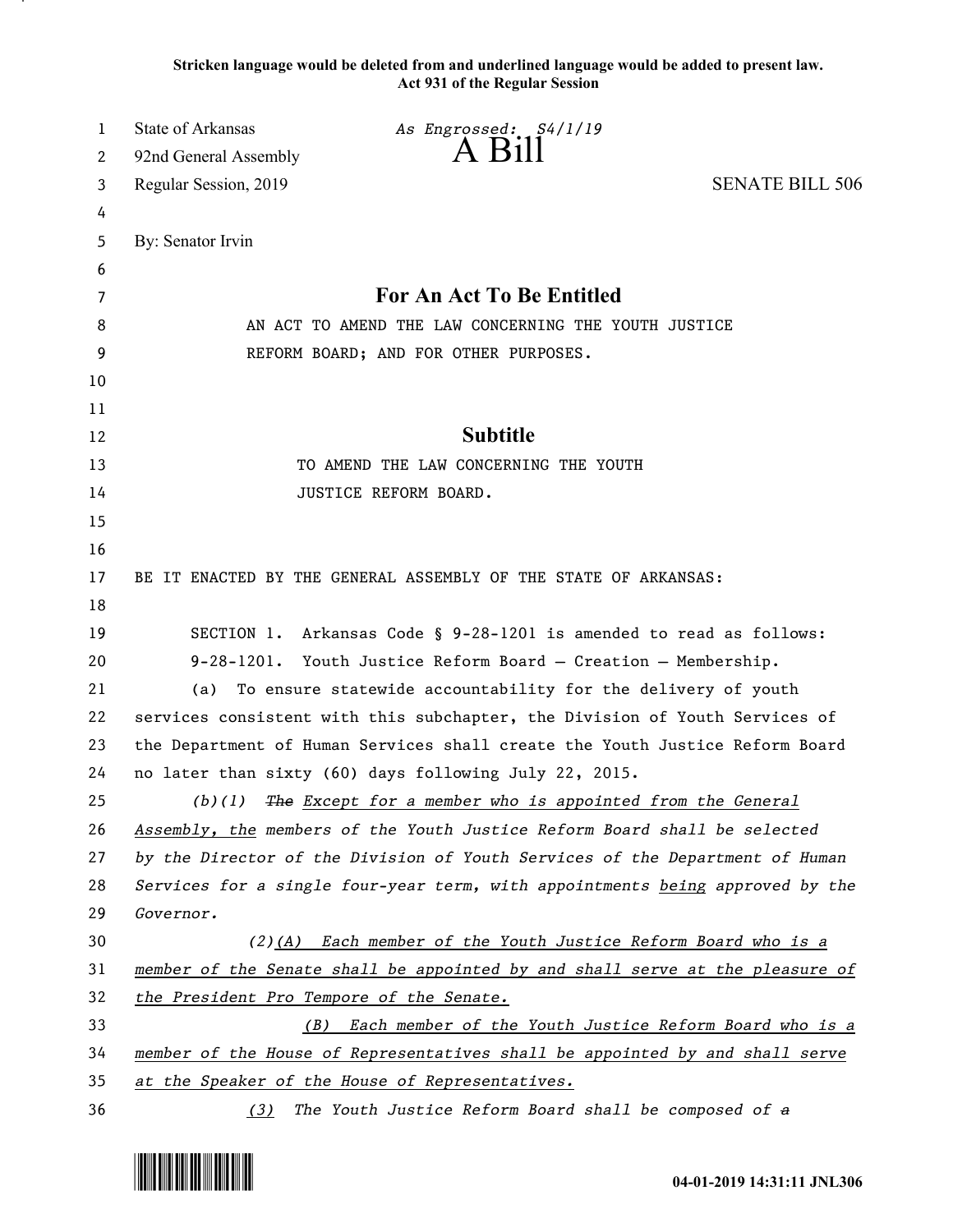As Engrossed: S4/1/19 SB506

 *maximum of twenty-one (21) representatives the following members who have demonstrated a commitment* to improving youth services, with individuals selected from key stakeholder groups, including without limitation: (A) Juvenile justice system-involved families; (B) Youths who have received or are receiving services delivered by the Division of Youth Services; (C) Representatives from the Department of Education, Department of Workforce Services, the Division of Children and Family Services of the Department of Human Services, and the Division of Aging, Adult, and Behavioral Health Services of the Department of Human Services; 11 (D) Youth services providers; (E) Circuit court judges who routinely preside over juvenile cases; (F) The Administrative Office of the Courts; (G) Prosecuting attorneys or deputy prosecuting attorneys who are routinely involved in juvenile delinquency cases; (H) Public defenders or deputy public defenders who are routinely involved in juvenile delinquency cases; (I) Advocacy groups, including the designated state protection and advocacy group for individuals with disabilities, and other research and advocacy groups with established leadership for children and families in Arkansas; (J) The juvenile ombudsman of the Juvenile Ombudsman Division of the Arkansas Public Defender Commission; (K) Members of the Arkansas Coalition for Juvenile Justice Board; (L) Members of the Juvenile Justice Reform Subcommittee of 28 the Arkansas Supreme Court Commission on Children, Youth and Families; and *(M) Experts in adolescent development; (N) Two (2) members of the Senate; (O) Two (2) members of the House of Representatives; and (P) Juvenile court staff or program representatives.* (c) The director, or his or her designee, shall serve as Governor shall appoint the Chair of the Youth Justice Reform Board. (d) The Youth Justice Reform Board shall meet at least quarterly. (e) The Division of Youth Services shall provide administrative

04-01-2019 14:31:11 JNL306